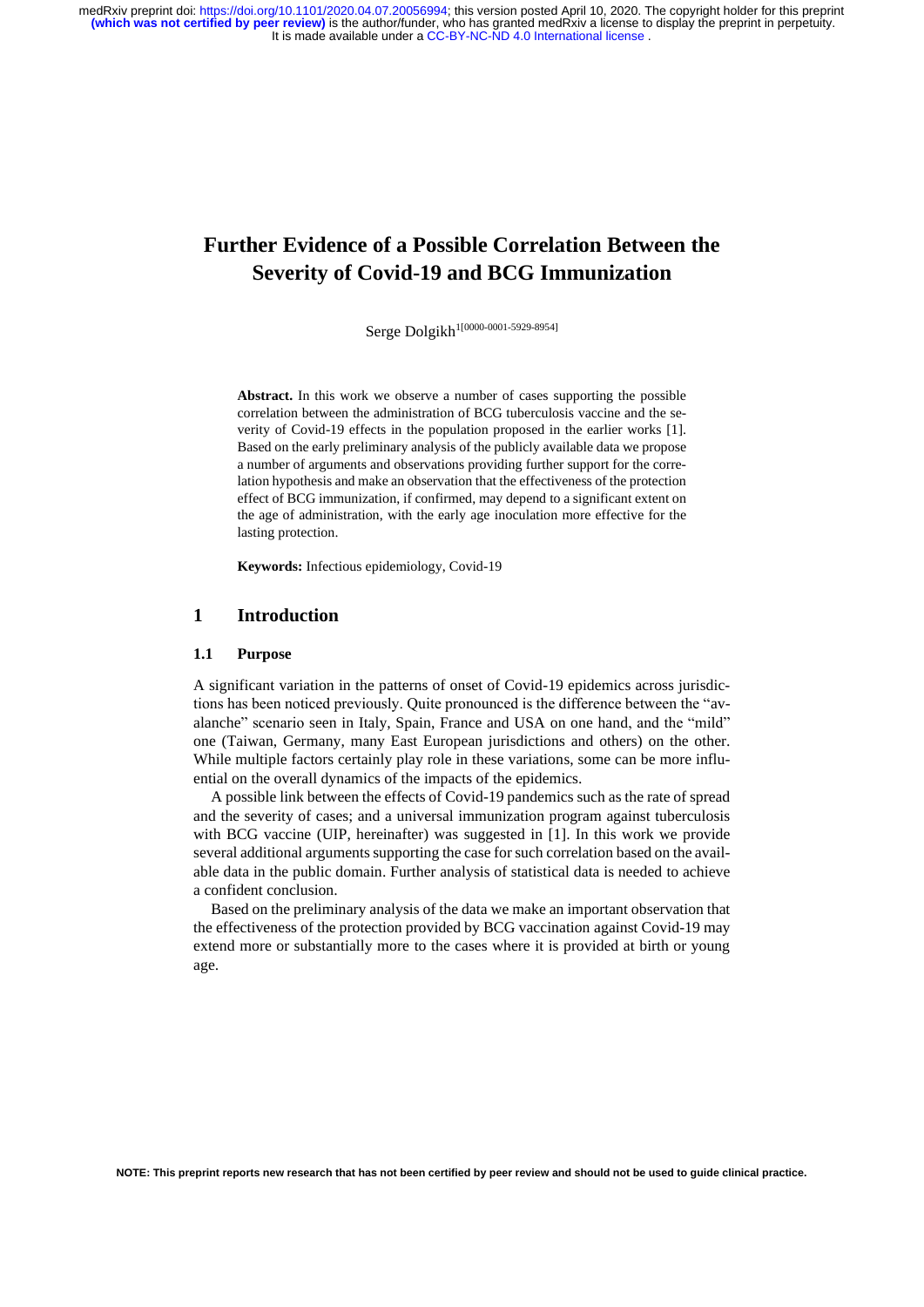2

# **2 Data**

# **2.1 Terminology**

Time aspect is critically important in this analysis. We propose to define the beginning moment of the developments related to Covid-19 globally as the date of the first official release of information about Covid-19 on the 31.12.2019 [2], though the first cases of the epidemics including the zero event of possible animal to human crossover almost certainly happened earlier.

 $TZ = 31.12.2019$ 

Along with the global Time Zero we also suggest to define the local Time Zero (LTZ) indicating the time of arrival of the epidemics in the given locality. It can be sensibly defined as the date of the first confirmed case in the area.

Two common measures of the epidemics impact on the human population used throughout: Cases per capita (c.p.c.) and Mortality per capita (m.p.c):

$$
c.p.c = Total cases / Total population (millions)
$$

 $m.p.c = Total lethal cases / Total population (millions)$ 

Note that the former measure strongly depends on the methods and policies in the reporting jurisdiction such as testing strategy, verification of reported cases and so on. Also, it's not always possible to verify the difference between suspected or reported cases, and those that were later confirmed as Covid-19. For that reason, we suggest it to be used as a trend indicative parameter and more often used m.p.c. as the current and more accurate measure of the epidemics impact, on the assumption that policies and protocols in the selected administration allow more accurate identification of cause and reporting.

### **2.2 Case Data**

Here we attempted to collect data from a number of jurisdictions as an input to the analysis of the significance of the correlation hypothesis. A comprehensive statistical study to this effect should be undertaken, for which the presented data can provide a convincing rationale, but hardly a replacement.

Vaccination level is measured in the following bands as defined in [3]:

A: has universal or near-universal BCG coverage

B: had BCG vaccination in the past covering significant part of population ( $> 50\%$ ) B2: never had a universal program, but some coverage (e.g. regional, specific groups) C: never had a UIP/BCG

We define three groups of countries, by the reported impact of Covid-19 on the population:

Very Low (VL), m.p.c.  $< 1$  or near Low (L):  $2 < m.p.c. < 10$  or near High (H): m.p.c. near or greater than 100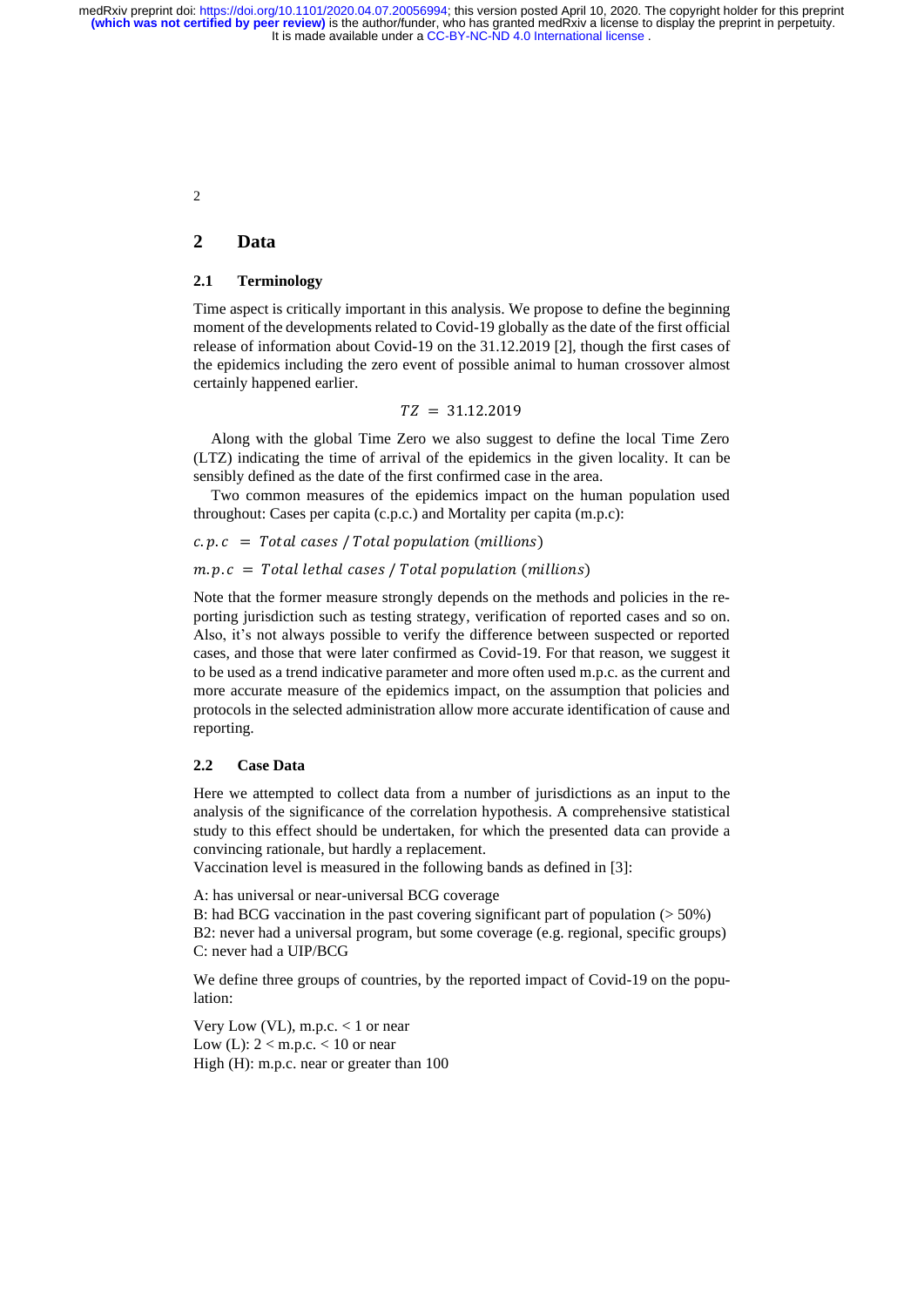It is made available under a [CC-BY-NC-ND 4.0 International license](http://creativecommons.org/licenses/by-nc-nd/4.0/) . medRxiv preprint doi: [https://doi.org/10.1101/2020.04.07.20056994;](https://doi.org/10.1101/2020.04.07.20056994) this version posted April 10, 2020. The copyright holder for this preprint<br>(which was not certified by peer review) is the author/funder, who has granted m

> The data was not selected to fit the hypothesis. Rather, several common sense criteria were applied such as: certain expectation of reliability and consistency of the reporting jurisdiction; a reasonable level of exposure to Covid-19 e.g. certain minimum number of reported cases; geographical and development level variation; and the well-known cases that already received attention. A comprehensive and more formal statistical analysis will be the subject of a future study.

### **Cautions**:

1. Consistency and reliability of data reported by the national, regional and local health administrations.

2. Alignment in time of beginning of epidemics: the situation is developing quickly and the phases of epidemics development may not be aligned.

3. Alignment in the time of reporting may be an issue due to reporting practices of jurisdictions.

4. Especially the availability, consistency and reliability of historical data and statistics on the administration of immunization programs in the national, regional and so on, jurisdictions can be an issue.

| Case                               | Popula-<br>tion $(M)$ | Start $(1)$ | Cases,<br>tot | Mort.,<br>tot  | Cases,<br>cap | Mort.,<br>cap | BCG<br>level   |
|------------------------------------|-----------------------|-------------|---------------|----------------|---------------|---------------|----------------|
| VLow                               |                       |             |               |                |               |               |                |
| Slovakia                           | 5.5                   | 06.03       | 534           | $\sqrt{2}$     | 85.2          | 0.37          | A              |
| Taiwan                             | 23.8                  | 21.01       | 373           | 5              | 15.04         | 0.21          | A              |
| Japan                              | 126.8                 | 16.01       | 3664          | 73             | 23.3          | 0.58          | A              |
| Ukraine                            | 42.2                  | 29.02       | 1467          | 46             | 29.0          | 1.10          | A              |
| Kyiv                               | 3.8                   | 16.03       | 267           | $\overline{4}$ | 64.5          | 1.05          | A              |
| Singapore                          | 5.6                   | 23.01       | 1375          | 6              | 208.5         | 1.10          | A              |
| Low                                |                       |             |               |                |               |               |                |
| Chile                              | 18.1                  | 03.03       | 4815          | 37             | 252           | 2.0           | A              |
| Australia                          | 24.6                  | 25.01       | 5899          | 48             | 216.2         | 1.95          | B              |
| South Ko-                          | 51.5                  | 20.01       | 10331         | 192            | 196.1         | 3.7           | A              |
| rea                                |                       |             |               |                |               |               |                |
| Moldova                            | 3.6                   | 07.03       | 965           | 19             | 280.4         | 5.3           | A              |
| Ukraine.<br>west $(2)$             | 2.1                   | 03.03       | 380           | 8              | 162.4         | 3.8           | A              |
| Israel                             | 8.7                   | 21.02       | 8904          | 57             | 826.7         | 6.6           | B              |
| Poland                             | 38.0                  | 04.03       | 4413          | 107            |               | 2.8           | A              |
| Czechia                            | 10.7                  | 01.03       | 4362          | 78             | 407.9         | 7.3           | A              |
| Croatia                            | 4.1                   | 25.02       | 1222          | 16             | 299           | 3.9           |                |
| Albania                            | 2.9                   | 08.03       | 377           | 21             | 117           | 7.2           | A              |
| Greece                             | 10.5                  | 28.02       | 1755          | 79             | 167.1         | 7.5           | A              |
| Jordan                             | 10.1                  | 02.03       | 349           | 6              | 32.8          | 0.59          |                |
| Finland                            | 5.5                   | 29.01       | 1875          | 47             | 407.6         | 4.6           | B              |
| Canada                             | 37.6                  | 25.01       | 16663         | 323            | 369.8         | 8.6           | B <sub>2</sub> |
| Prairies<br>$(Can)$ <sup>(3)</sup> | 2.6                   | 12.03       | 425           | 5              | 163.5         | 1.92          | $B2^{(4)}$     |

**Table 1 Covid-19 Impacts by Jurisdiction** (updated 07.04.2020)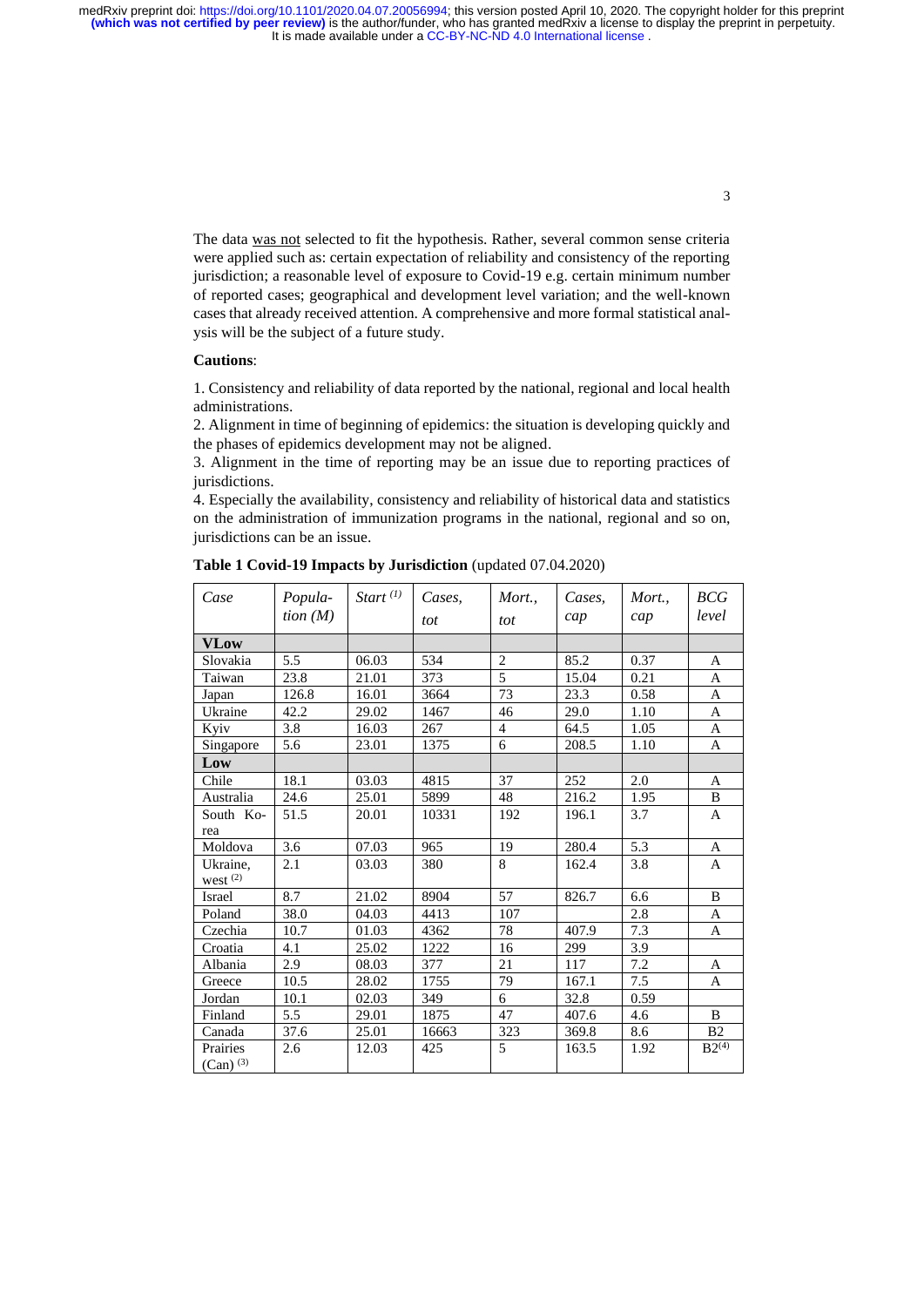It is made available under a [CC-BY-NC-ND 4.0 International license](http://creativecommons.org/licenses/by-nc-nd/4.0/) . medRxiv preprint doi: [https://doi.org/10.1101/2020.04.07.20056994;](https://doi.org/10.1101/2020.04.07.20056994) this version posted April 10, 2020. The copyright holder for this preprint<br>(which was not certified by peer review) is the author/funder, who has granted m

4

| Ontario           | 14.6  | 25.01 | 4347   | 132   | 248.6  | 9.0   | $B2^{(4)}$     |
|-------------------|-------|-------|--------|-------|--------|-------|----------------|
| (Can)             |       |       |        |       |        |       |                |
| Ouebec            | 8.5   | 28.02 | 8580   | 121   | 823.2  | 14.2  | $B2^{(4,5)}$   |
| (Can)             |       |       |        |       |        |       |                |
| Argentina         | 45.2  | 03.03 | 1554   | 46    |        | 1.0   | A              |
| Mid               |       |       |        |       |        |       |                |
| Norway            | 5.4   | 26.02 | 5551   | 77    | 1028.0 | 14.3  | B              |
| Denmark           | 5.6   | 27.02 | 4681   | 187   | 85.2   | 33.4  | B              |
| Sweden            | 10.1  | 31.01 | 6558   | 506   | 654.6  | 50.1  | B              |
| Austria           | 8.8   | 25.02 | 12297  | 220   |        | 25    | B              |
| Germany           | 82.8  | 27.01 | 103375 | 1810  | 1113   | 21.9  | B              |
| Portugal          | 10.3  | 02.03 | 11730  | 311   | 1024   | 30.2  | A              |
| Ireland           | 4.9   | 29.02 | 5364   | 174   |        | 35.5  | A              |
| <b>High</b>       |       |       |        |       |        |       |                |
| Italy             | 60.5  | 31.01 | 124632 | 16523 | 2069   | 273.1 | $\mathcal{C}$  |
| Spain $(5)$       | 46.7  | 31.01 | 124736 | 11814 | 2648   | 253.0 | B <sub>2</sub> |
| UK <sup>(6)</sup> | 66.4  | 29.01 | 51608  | 5373  | 630.7  | 80.9  | B              |
| Nether-           | 17.2  | 27.02 | 18803  | 1867  | 952.8  | 108.5 | $\mathcal{C}$  |
| lands             |       |       |        |       |        |       |                |
| Belgium           | 11.4  |       | 18431  | 1632  | 1600   | 143.1 | $\mathsf{C}$   |
| France $(6,7)$    | 67.0  | 24.01 | 74390  | 8911  | 959.2  | 133.0 | B              |
| New York          | 8.6   | 01.03 | 60850  | 2254  | 7075.6 | 262.1 | $\mathcal{C}$  |
| <b>Other</b>      |       |       |        |       |        |       |                |
| <b>USA</b>        | 327.2 | 21.01 | 367461 | 10910 | 909.9  | 33.3  | $\mathcal{C}$  |

<sup>1</sup> The first confirmed case of Covid-19, LTZ

(2) Ternopilska, Chernovitska regions (oblast)

(3) Manitoba, Saskatchewan provinces

(4) Used in targeted communities with higher incidence

(5) Limited age cohort (Quebec: 19 years, Spain: 16 years)

(6) Immunization started at later age (not at birth)

(7) Contradictory data on immunization practice (at birth or later age).

**Sources** [13-21] Google Covid-19 Map Centre for Disease Control Taiwan BCG World Atlas Ministry of Health Ukraine RBC Ukraine Centre for Disease Control USA NYC Covid-19 stats National Health Service, UK Health Canada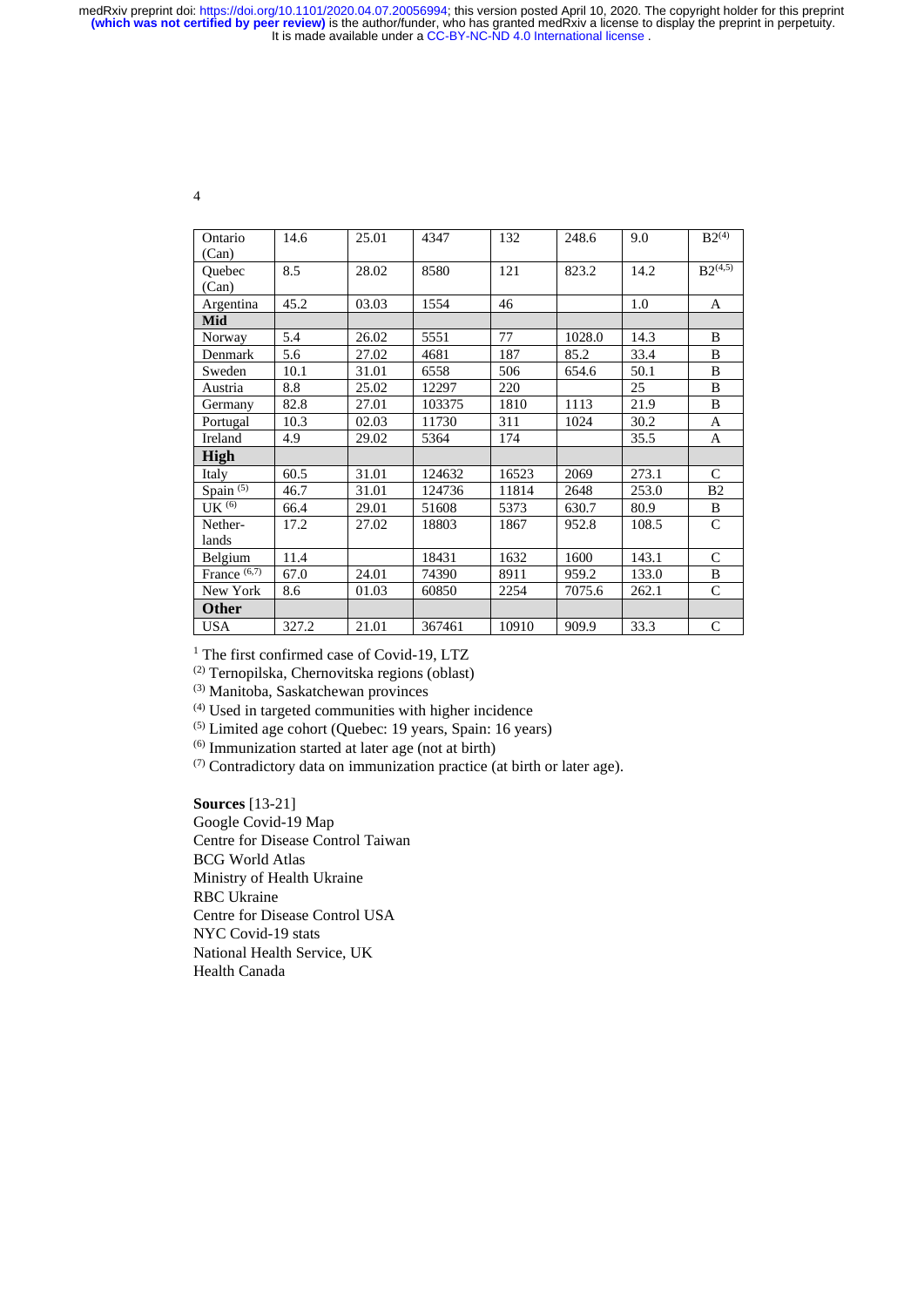# **3 Early Observations**

# **3.1 UIP Correlation Hypothesis**

While fully aware about the concerns and caveats regarding the integrity of data used in these notes, we believe that the developing situation does not leave the option for a prolonged wait for availability of better data as grounded decisions need to be taken daily. While the work on collecting the data has to continue, some initial conclusions need to be derived in an ongoing manner, while constantly checked and verified against more confident data.

### **Known factors**

Time of the introduction Demographics Social, tradition, lifestyle Economic and social development Quality and efficiency of the healthcare system Quality of policy making and execution

### **Hypothesis**

The hypothesis that was proposed in [1] and is investigated here is the presence of a population-wide, or wide-spread factor (F) that influences the dynamics and the outcomes of the epidemics to a significant and measurable extent affecting both rate of spread and severity. This factor is different from the already known factors, listed above.

The examples of the extra factor can be: genetic differences; past widespread public policy such as immunization (a side effect); other yet unknown factors; a combination of multiple factors.

#### **Assumptions**

We will assume that the behavior and properties of the contagion agent do not vary significantly regionally and globally, and remain relatively stable over the period of the analysis.

### **3.2 Observations**

### **1. Effective management of Covid-19 is possible**

A group of countries can be identified where even within the countries of the first wave (see below) the spread of the epidemics has been stabilized and remains on the low level (countries of the group VL: m.p.c. rate below or near 1% of the reported cases).

Not an isolated case, so an analysis of influencing factors is possible.

Includes several countries of the first wave (below), so not explained by a delayed exposure.

Includes a large proportion of countries with large aged demographics, so cannot be explained by the demographics only.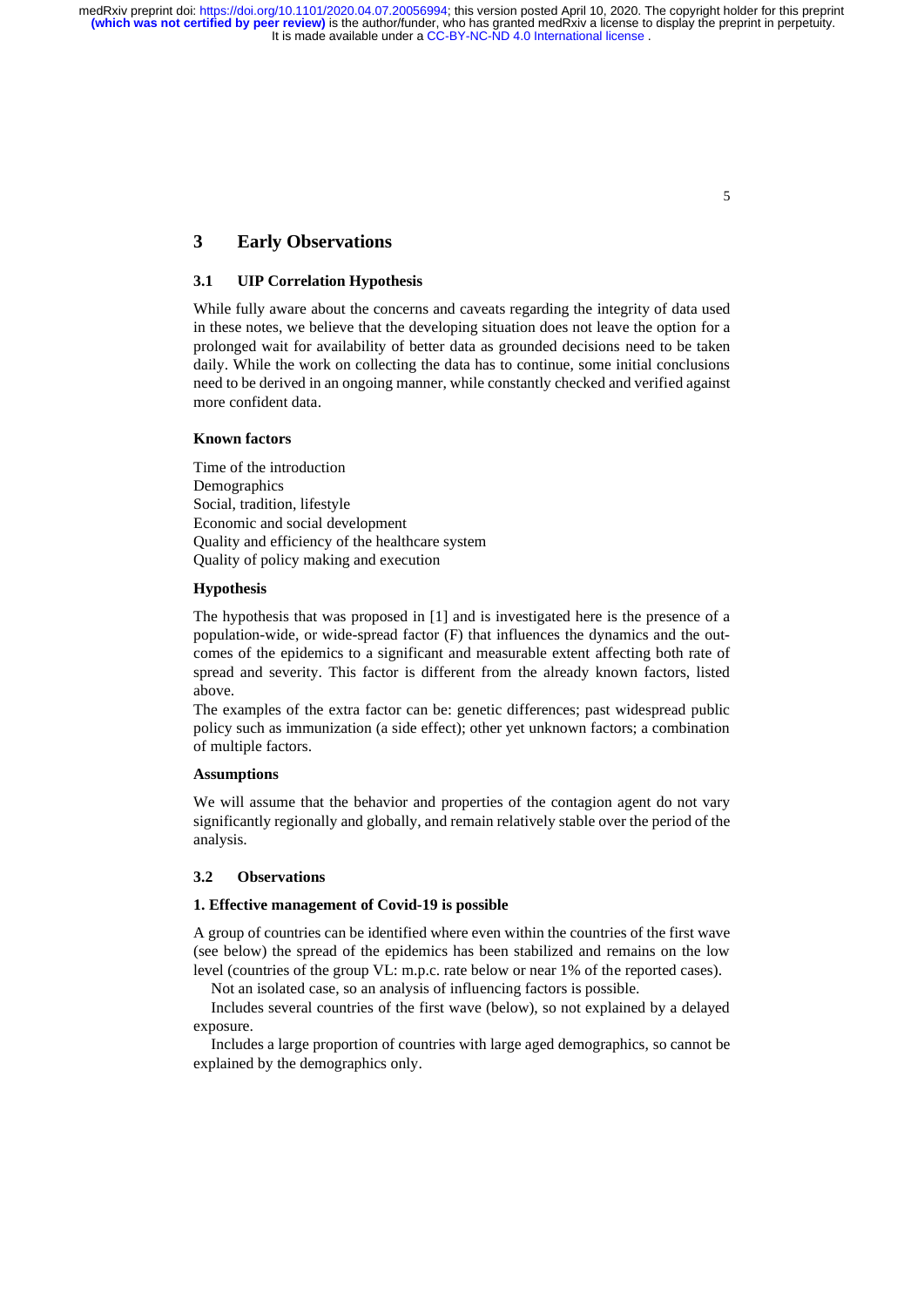> Includes several countries in lower group of economic development however, these cases may still be in the developing phase.

#### **2. Multiple waves**

Two broad group of cases can be identified from the data in Table 1:

The first wave  $({\sim}TZ + 1m)$ : in the month of January, 2020 usually with: direct links to Wuhan in China.

The second wave  $(-TZ + 2m)$ : second half of February – early March, prevailing travels to the countries affected by the first wave.

There are reports nowadays of the reflection or tertiary waves reaching the countries of the first wave that have already passed the peak of the epidemics.

#### **3. "Avalanche" and "Mild" scenarios**

The scenario with a rapid onset of large number of cases and high mortality ("Avalanche") has been observed in several jurisdictions of the first wave (above) and in our view, can now be confirmed.

Given a number of instances in both waves we believe that one can confirm the second, managed or "mild" scenario as well, with much slower growth in both cases and mortality. In several jurisdictions of the first wave the latter appears to have been stabilized on the level far below that exhibited by the cases of the first scenario.

Several jurisdictions in this group (VL and L groups in the table) can still be in the developing phase as of the time of writing (TZ+3m). These can be most interesting to observe with respect to the factor F hypothesis when they reach the onset timescale of  $LTZ + 1-1.5m$  (i.e. approx.  $TZ + 3.5m - 4m$ ), as several of these countries fall into the significantly lower category by economic development (Ukraine, Moldova, Albania) and the current level of epidemics impact, if maintained, would not be possible to explain only by the level of development, the effectiveness of the healthcare system and/or epidemics management policy.

#### **4. The period of the onset**

The onset of a mass spread in the population (in the "avalanche" scenario) appears to be 4 to 6 weeks from the first exposure, without strong suppressing measures.

$$
LTO = LTZ + 1 - 1.5m
$$

Confirmed by the following cases: Italy, Spain, France, USA, UK (first wave); Netherlands, Norway, Ukraine (2<sup>nd</sup> wave) and others.

The development of the epidemics in the initial phase may depend on many factors, leading to the relation between the actual introduction of the contagion and the first reported case not necessarily being clear and strong. For example, several cases can go unnoticed until a case with more serious course happens and is brought to the attention of health authorities (and even then, not misdiagnosed). It could mean that even in the countries with the same starting time, the patterns of the development can still be shifted by certain time delta.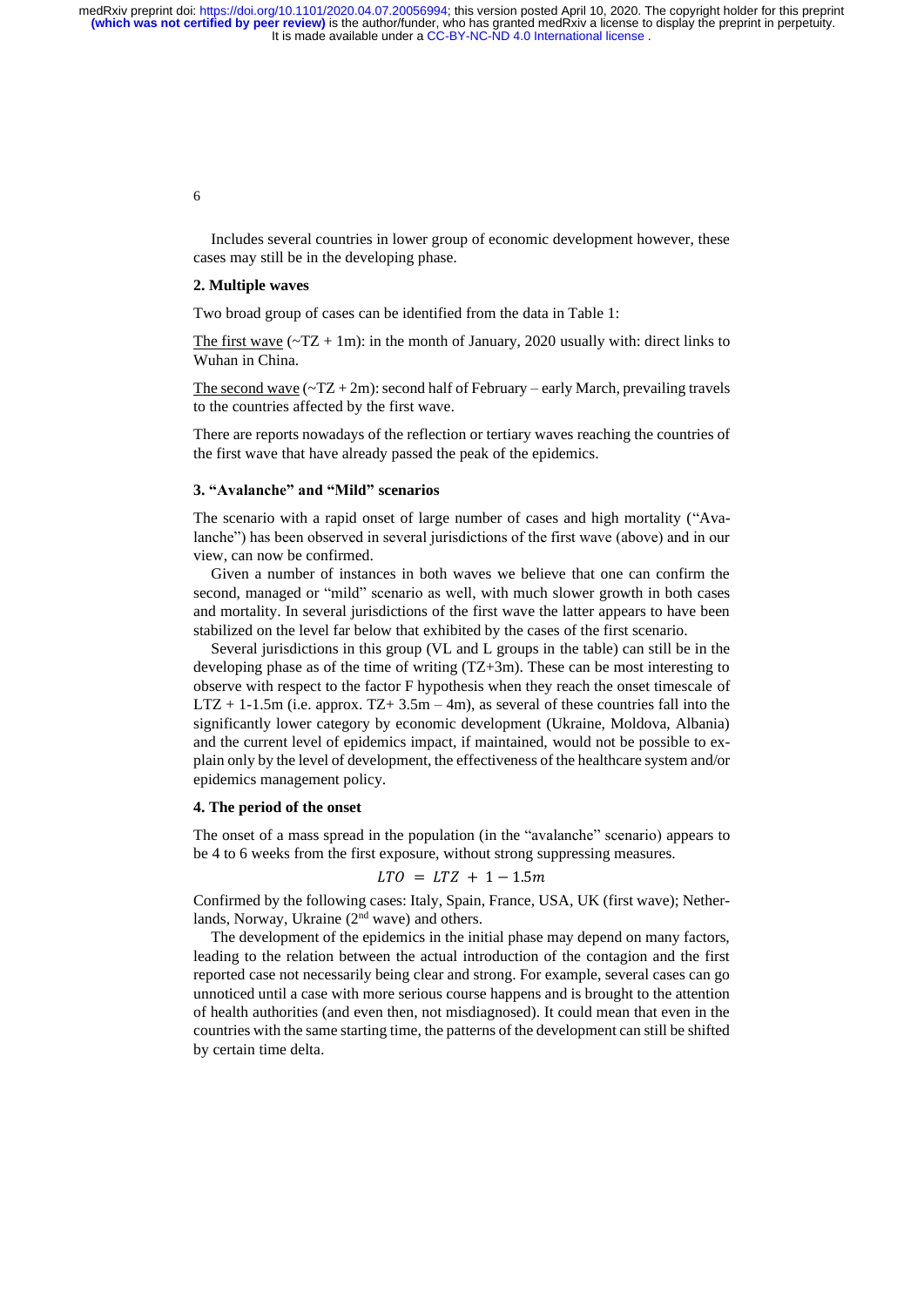## **5. Clear evidence of a correlation between the severity of Covid-19 and universal immunization program with BCG**

All countries in the VL category currently have a UIP or had it recently still covering most of age cohorts.

Majority of countries in the L category have an ongoing UIP or had it relatively recently or in limited use (e.g. Canada, Norway for targeted groups).

No countries from group C (never had a UIP or significant BCG immunization program) are found in the groups VL, L with lower impacts of Covid-19 though regional variations are possible (e.g. Canada).

In some cases of the group H that had a vaccination program at some point, the lower effectiveness can be explained by a conjecture that the protection against Covid-19 has higher effectiveness if the vaccine is given at birth or at a young age (see the next observation).

# **6. Early age effectiveness hypothesis**

As discussed further in Section 4.2 the early results are consistent with the hypothesis that a UIP/BCG is offering some level of protection against the spread and severity of Covid-19 and that the effectiveness of this protection may depend on the age of administration of the vaccine, with the early age policy more effective for a long-term protection.

Table 2 lists the subset of the cases in the immunization band B, where universal immunization was provided but ceased in the past. Note very close correlation between the time since termination of UIP and the m.p.c value of Covid-19 impact.

| Case                  | Popula-<br>tion | <b>LTZ</b> | M.p.c. | <b>BCG</b> Band | Cessation of<br>$_{\rm UIP}$ |
|-----------------------|-----------------|------------|--------|-----------------|------------------------------|
| Sweden                | 10.1            | 31.01      | 58.51  | B               | 1975                         |
| Australia             | 24.6            | 25.01      | 1.95   | B               | 1985                         |
| Denmark <sup>*</sup>  | 5.6             | 27.02      | 36.25  | B               | 1986                         |
| Israel*               | 8.7             | 21.02      | 6.90   | B               | 1986                         |
| Austria <sup>*</sup>  | 8.8             | 25.02      | 27.61  | B               | 1990                         |
| Norway $*$            | 5.4             | 26.02      | 14.26  | B               | 1995                         |
| Germany               | 82.8            | 27.01      | 22.25  | B               | 1998                         |
| $I K^{(1)}$           | 66.4            | 29.01      | 80.92  | B <sub>3</sub>  | 2005                         |
| Finland               | 5.5             | 29.01      | 6.18   | B               | 2006                         |
| France <sup>(1)</sup> | 67.0            | 24.01      | 133.0  | B <sub>3</sub>  | 2007                         |

**Table 2. UIP termination vs. Covid-19 M.p.c. correlation**

\* Second wave cases

(1) First vaccination at older age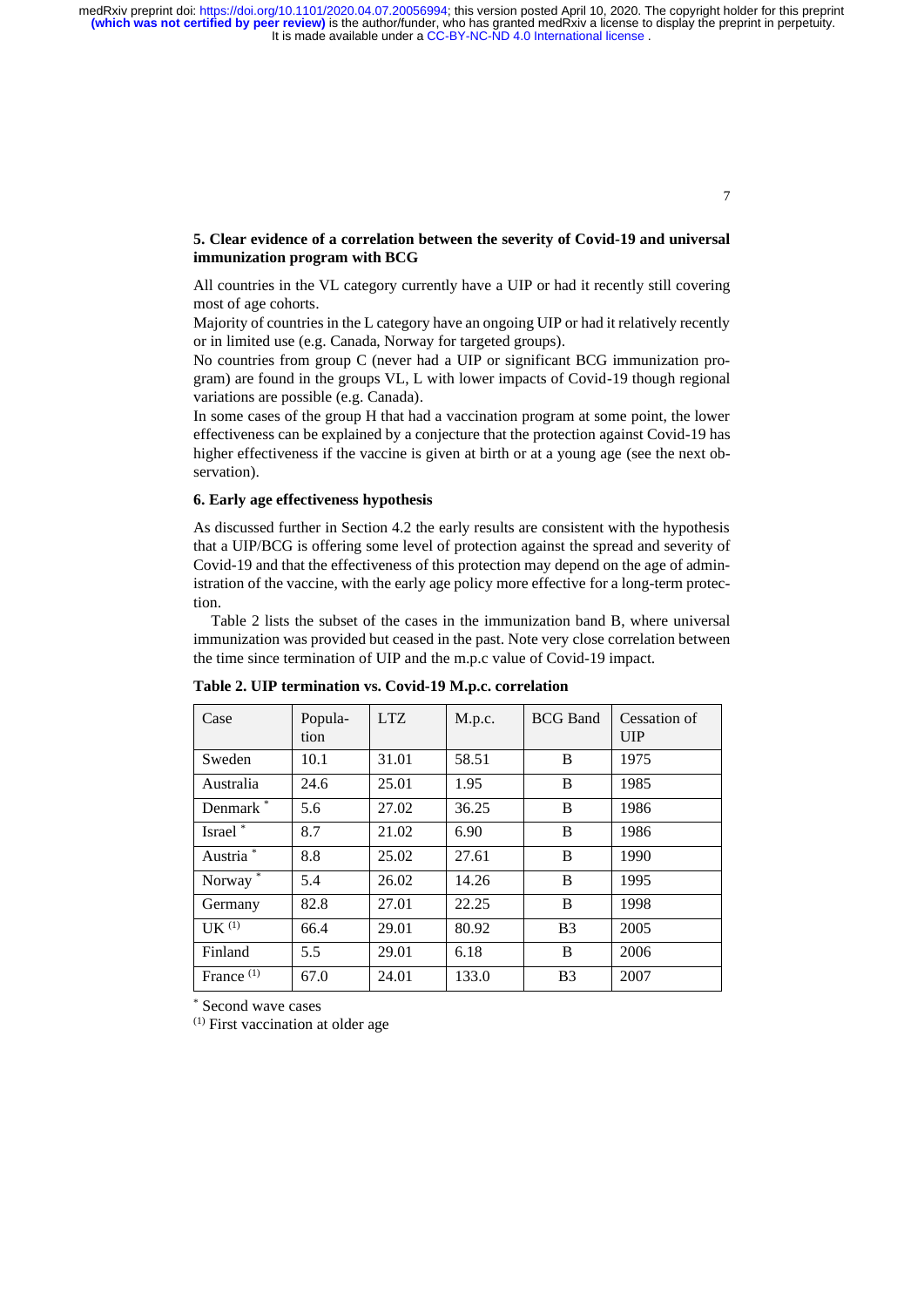> Apart from Wave 2 cases that are likely still developing, the only noticeable outliers in the clear trend: the lower m.p.c., the later happened the cessation of the UIP are Australia; United Kingdom; and France.

> The case of Australia needs to be analyzed in more detail; is it a statistical fluctuation, an artefact of reporting mechanism; or some other influencing factor?

> The other two outlier cases, UK and France have in common 1) a strong deviation toward much higher level of m.p.c. than the trend; and 2) the administration practice of BCG, namely not at birth but at an older age, as late as school for UK and possibly, France as well. This observation provides the ground for the age effectiveness hypothesis, see sections 4.2 and 5 for further discussion.

#### **7. Specific cases of interest**

A number of natural cases for which some data is already available can be useful in the analysis of the hypothesis of the study, such as:

Core Europe: Germany – France – UK Portugal – Spain Northern Europe (Denmark, Finland, Norway) Canada: regional variation Ukraine: regional variation Canada (Quebec): age cohort variation New York – Kyiv The effective Asian group (Japan, South Korea, Taiwan, Singapore).

Some of these cases are discussed further in the following section.

## **4 Case Analysis**

Further studies on statistical significance of noted examples are needed. Some directions can be suggested in which it may be possible to attain conclusive results with the analysis of already available data.

### **4.1 Global Coverage Analysis**

A good collection of data on BCG immunization is available in the BCG World Atlas [4]. With the available data, a subset of countries with consistent and widespread immunization policy, for example, on levels A and B as defined above, can be determined and the effects of Covid-19 in spread and severity evaluated. If most of these jurisdictions indeed would show the mild pattern of propagation of Covid-19, it would strengthen the case for the correlation substantially.

A first attempt at such analysis based on preliminary and almost certainly incomplete data that was available at the time of writing was attempted in Table 1. Ideally, a map of such data can be kept and updated continuously, as a ground for more reliable analysis.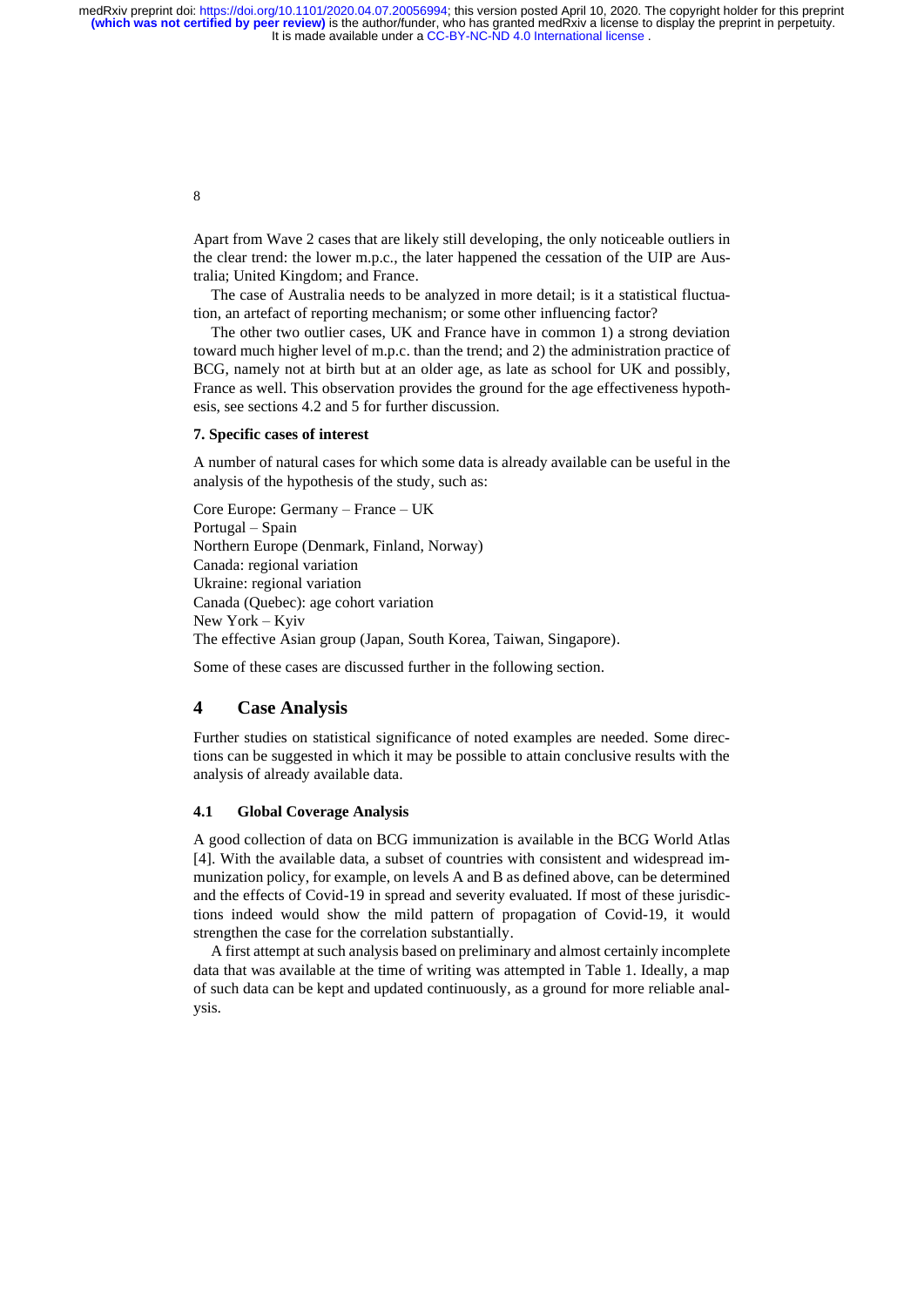### **4.2 Core Europe**

The difference between Germany on one hand, and France and UK on the other (Table 1) is quite puzzling and even astounding. All countries share similar culture, demographics, level of economic and social development, traditions and even as can be surmised to a significant degree, genetic background. While differences in public health systems and policy making may exist, we find it difficult to expect that such a large gap can be attributed solely to the policy and administration area. This leaves the possibility of an additional and significant factor at play in this case. Turning to the immunization record for these countries [4]:

Germany: UIP 1961 – 1998 (East Germany probably from 1950-s), administration: at birth. Age cohorts not covered by UIP are 1) 20 or under; and 2) over 60.

UK: UIP 1953 – 2005, administration: school age (12-13). Age cohorts not covered by UIP: 1) 15 and under; 2) over 68. Note that immunization was given not at birth, but a school age.

France: 1950 – 2007, administration: needs verification. Age cohorts not covered by UIP: 1) 13 and under; 2) over 70. Due to a contradiction the immunization age policy needs to be verified further: while [3] indicates school age, [4] states at birth.

Italy: UIP was never offered.

While further analysis is needed for this group one can note that the available Covid-19 impact statistics are consistent with the hypothesis of an additional protection from UIP/BCG with effectiveness further dependent on the age of administration. For example, countries where UIP was offered for an extended period at an older age (UK and possibly France), all in the first wave, are showing m.p.c. rates  $(65 - 100)$  right between those of countries with UIP immunization at birth (groups VL and L) and those that never had UIP  $(m.p.c. > 200)$ .

### **4.3 Regional and Age Cohort Variation Analysis**

In certain jurisdictions significant regional variability in administration of BCG vaccination can be noted.

#### **Portugal – Spain**

An interesting case of a regional variation is Portugal vs. Spain. Geographical neighbors sharing similar traditions and culture, the difference between the impacts of the epidemics is quite dramatic: m.p.c. of 25.8 (Portugal) vs. 253 (Spain) i.e. close to an order of magnitude! Unlike Spain, Portugal has a UIP against tuberculosis with BCG.

On the other hand, the timing of introduction appears to be different in these countries (Portugal: wave 2, Spain: first wave) so a definitive determination of the scenario in Portugal can be made at a future time, approximately  $TZ + 3.5m$ .

#### **Canada: Regional Variation**

In Canada, while there was no consistent effort of universal vaccination on the national level, in some regional jurisdictions it was administered in some age cohorts (e.g.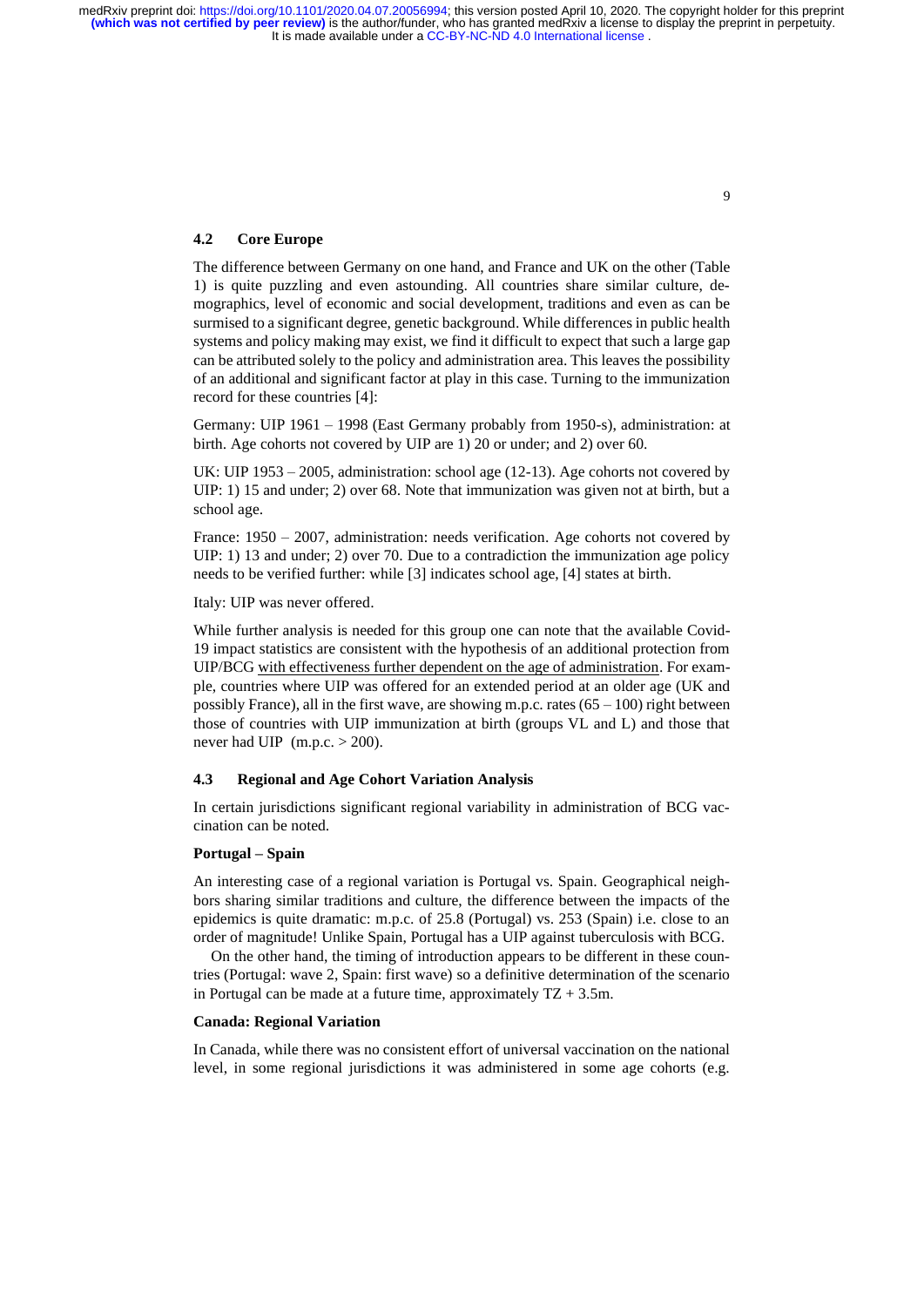> Quebec, 1956-74, [5]) or groups of indigenous population with higher incidence of tuberculosis[6]. Comparing these variations with the epidemiological statistics on Covid-19 in the corresponding age and /or specific groups can shed further light on the case for the correlation. For example, Prairie provinces have significantly higher proportion of the indigenous population where immunization is more widely used than in the other areas of Canada also have significantly lower statistics of Covid-19 at this time according to the results in Table 1, though timing factor can be essential as well due to delayed introduction. Again, a more definitive determination can be made in  $2-3$  weeks, i.e.  $\sim$  $TZ + 3.5m$ .

#### **Ukraine: Regional Variation**

In some jurisdictions of the former Communist block such as Ukraine, the scenario can be opposite. While universal BCG has been administered here universally to the current day [4], some regions for example in Western Ukraine for historic or traditional reasons, may have varying degree of the coverage. Anecdotally, the same regions appear to be showing higher effects of the epidemics in both cases and mortality [7], however again these cases need to be carefully validated statistically.

#### **Northern Europe**

The interesting observation that can be made about this group of four countries: Sweden, Norway, Finland and Denmark, is the large variation in the impacts of Covid-19 with very similar factors including BCG immunization with m.p.c. ranging from 0.22 (Denmark) to 37.8 (Sweden). While situation may still be developing in the countries of the second wave (Denmark, Norway) and statistical fluctuations are possible (see p.4, Section 3.2) such a variation may ask for a more in-depth analysis of the difference that could explain these statistics.

Update: later data revealed that the case of Denmark was a statistical or reporting fluctuation in the developing situation and a general trend between later cessation of UIP and lower Covid-19 mortality is well expressed in this group.

#### **Age Cohort Variation: Quebec**

An interesting natural experiment opportunity is presented by Quebec universal BCG immunization program administered in 1956-74 [5]. When sufficient Covid-19 statistics are collected it would be possible to compare the impact of Covid-19 on the immunized cohort (aged  $45 - 65$ , at the time of writing) with the adjacent ones  $(65 - 85)$ and  $(25 - 45)$  by vulnerability to Covid-19 infection, i.e. the infection rate and the severity of outcomes.

### **USA: Regional**

The authors are not aware at this time of comprehensive data on regional and local BCG immunization records for the United States but due to wide regional variety interesting cases for the study of the link may exist as well. Of special interest would be any records of local or regional immunization effort, universal or widespread.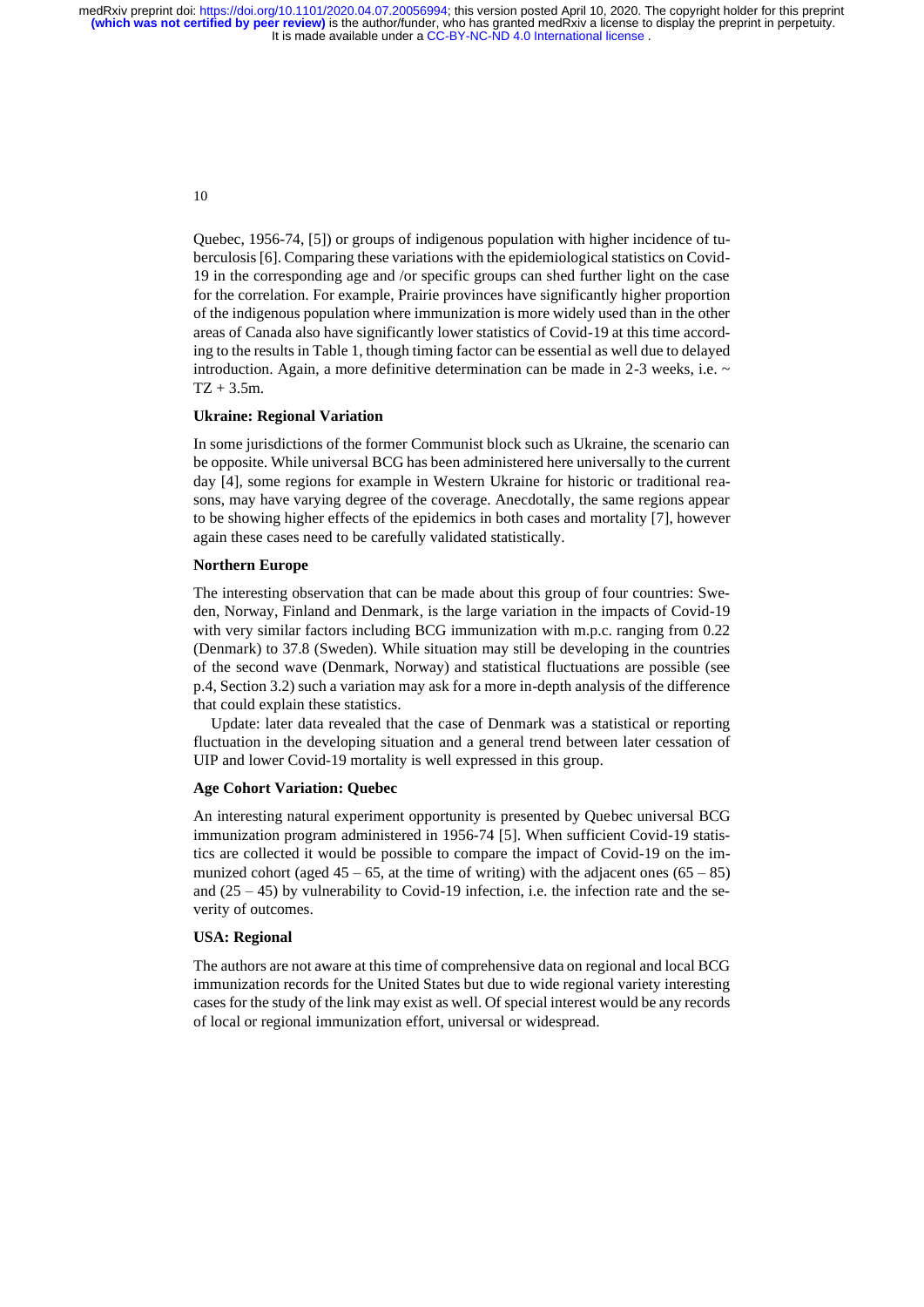### **4.4 New York vs Kyiv**

The cities offer almost a classical case for a comparison analysis with a very clear separation by most factors. Large and dense urban centers with high concentration of population, a large network of public transport, bustling social, commercial and entertainment hubs. Both are busy and popular hubs of national and international travel. Since 2017 Ukraine has a visa-free travel agreement with the European Union.

### **Known factors**:

Demographics: most vulnerable to Covid-19 demographics are strongly represented in both cities, though more detailed study may be needed

Social, tradition, lifestyle: close social links with entertainment and social communication common and widespread

Policies, economic development: NYC is in the high income / development category; Ukraine on the other hand has a lower development rating though Kyiv, the capital is and likely by far, at the highest income and development level in the country.

Quality and efficiency of the healthcare system: most likely more advanced in NYC, more detailed study is needed

Quality of policy making and execution: restrictions related to Covid-19 were implemented at an earlier stage in Kyiv and were by far more extensive. For example, public transport in Kyiv was not available for the general population as of LTZ+1w while subway system was closed on LTZ+1d in Kyiv.

### **Time of introduction**

LTZ in New York is: 01.03.2020 (wave 2) LTZ in Kyiv is: 16.03.2020 (wave 2)

While both cities are in the wave 2 of the pandemics, the difference in two weeks strongly matters for Covid-19 statistics especially during the period of onset. The situation should be revisited at the similar phase of development in Kyiv i.e.  $\sim$  LTZ + 1m  $~\sim$  TZ + 3.5m.

### **Covid-19 Impacts**

NYC total mortality / m.p.c. as of  $LTZ + 1m$ : 2254 / 262.1 Kyiv total mortality / m.p.c. as of  $LTZ + 0.5m$ : 4 / 1.05.

NYC / Kyiv, total mortality: 563.5 NYC / Kyiv, m.p.c.: 249.6

If the current trend is maintained within the next two weeks i.e. up to the  $LTZ + 1m$  $(Kyiv) = TZ + 3.5m$  it could be one of the strongest cases for the factor F hypothesis.

### **4.5 The Effective Asian Group**

All countries in this group (Japan, South Korea, Taiwan, Singapore) are:

1. The first wave countries, with the longest and likely, most reliable statistics

2. All countries are in the "high income" development group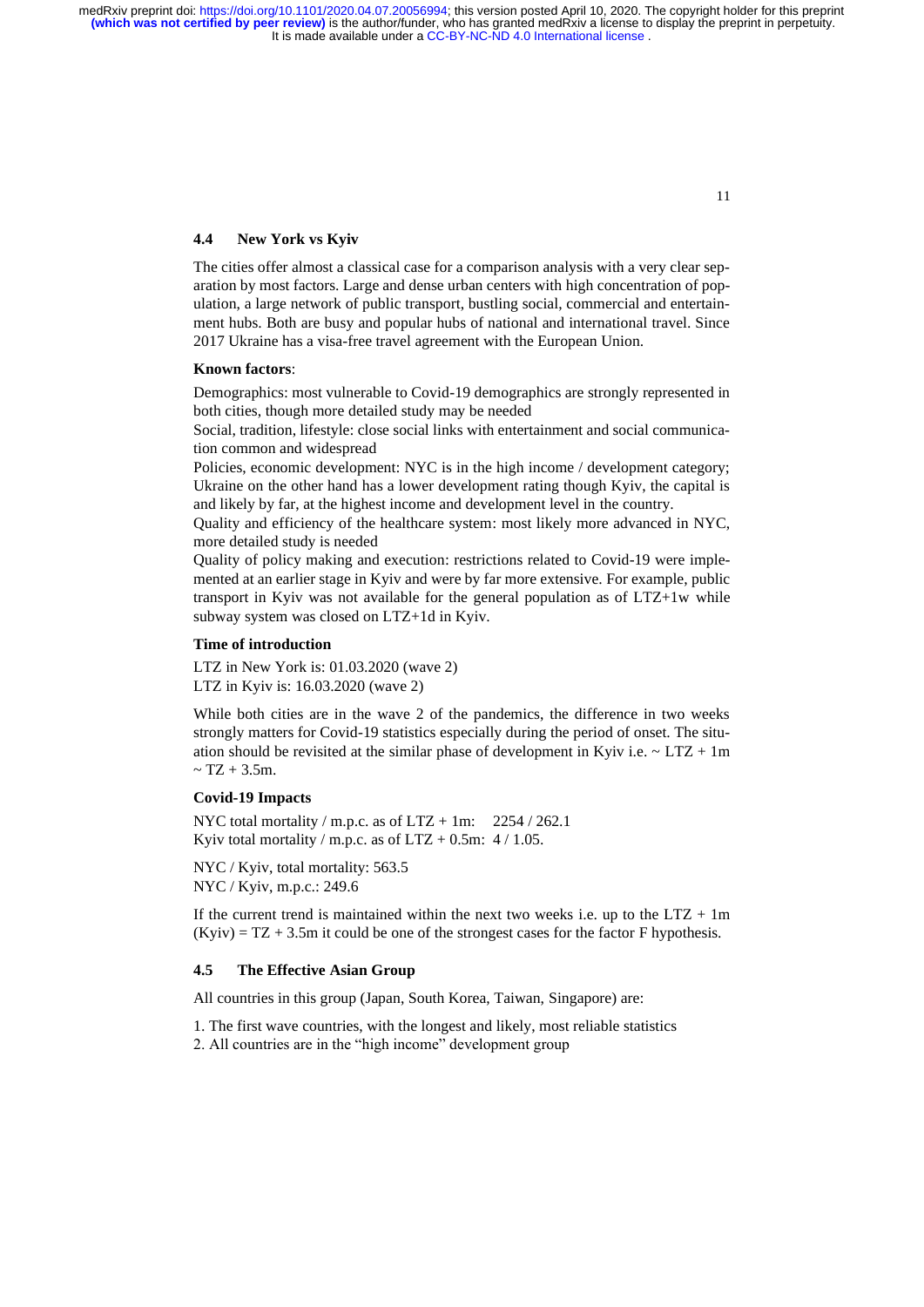> 3. All countries have noticeably less severe Covid-19 impacts than most of the affected jurisdictions, with m.p.c. in the range of 1% or even significantly lower (Taiwan: 0.2). 4. All countries in the group have strong Covid-19 prevention policies developed from the experience of the previous incidents (SARS-2002 [8], MERS [9]) 5. All countries have a current UIP/BCG.

> The example of this group, certainly not an extraordinary outlier, clearly show that the combination of an effective prevention strategy and policies combined with possibly, the protective effect of a universal immunization can go a long way to reducing the negative impacts of the Covid-19 epidemics on the population.

# **5 Possible Mechanism**

Based only on a remote and unverified at this time connections, one may come with a conjecture that the effectiveness of the protection caused by the immunization factor, if confirmed, over the lifetime is controlled by a formation of some immune protection mechanism in the early development. Such a supposition is based on the following connections:

1. The analysis in Section 4.2 of otherwise equal jurisdictions appears to suggest that the early age immunization may offer more effective protection against Covid-19 over the lifetime.

2. BCG vaccine has uses for immunotherapy [10] and is known to provide some level of support for immune system in a number of conditions.

3. Some studies previously indicated higher protective effect of the earliest delivery of the vaccine against tuberculosis [11]

4. A gender link in the immune protection against Covid-19 has been suggested previously [12]. Such a gender-specific mechanism, if confirmed, would likely require a development from an early age, that though not necessarily the same expression, may be also true for the purported mechanism of BCG-triggered protection.

On the basis of these associations a conjecture can be proposed that an early exposure to a vaccine may provide the immune system with a cue to develop or emphasize certain functions and capacities that would be more effective in protecting the organism against an attack of the virus over the lifetime. At this time this only a hypothesis that will need further research to verify or disprove.

### **6 Conclusion**

We believe that the data compiled in this work as the early observations obtained with it can be useful to other researchers in the field looking for effective approaches to control the pandemics. In the authors view these early results offer more convincing arguments in support of the hypothesis of BCG immunization protection effect against Covid-19 providing a strong rationale for further studies that would result in a confident judgement.

As well, in our view, the hypothesis of the early age effectiveness for the protection has certain arguments in its support and deserves further attention and study that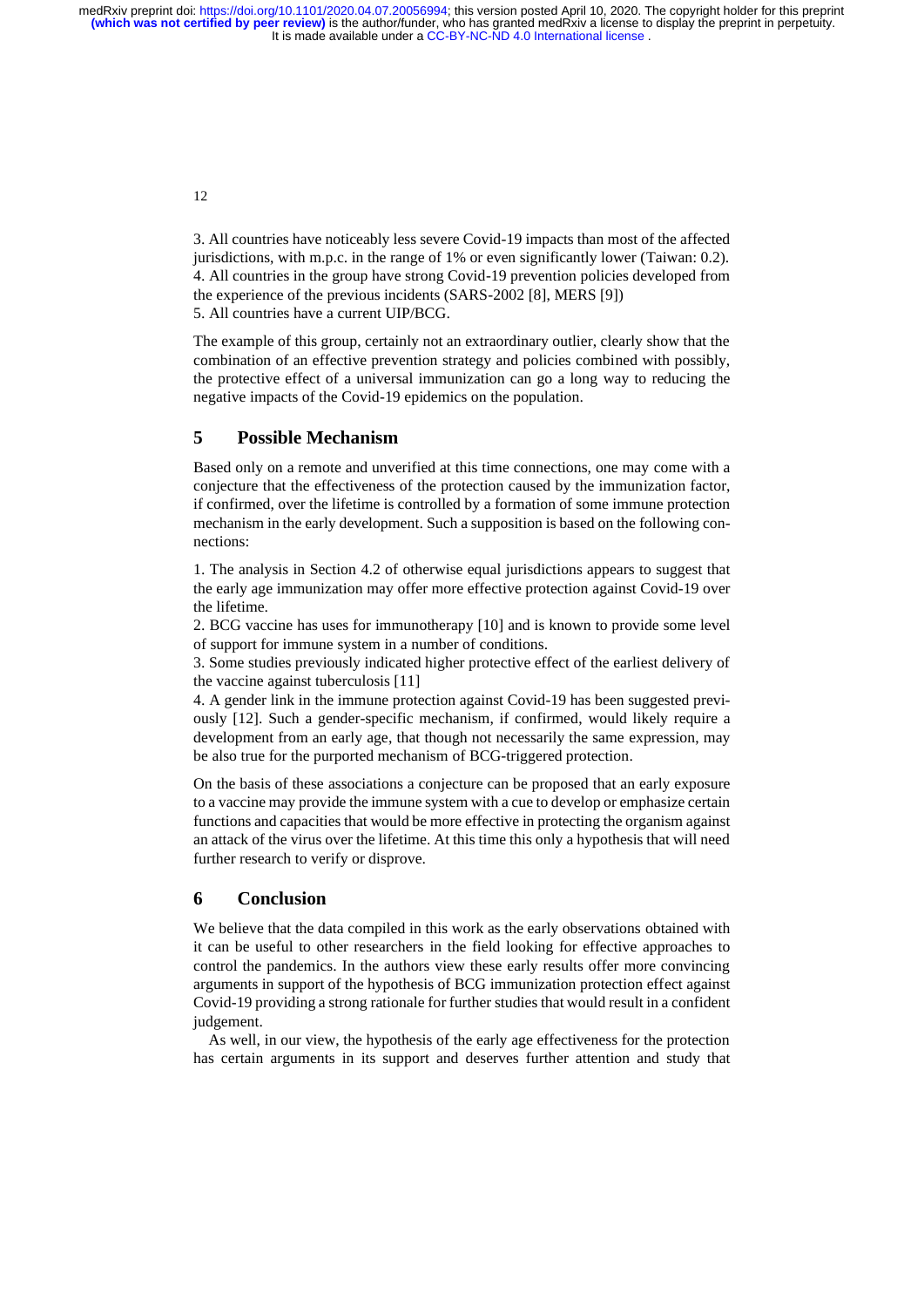It is made available under a [CC-BY-NC-ND 4.0 International license](http://creativecommons.org/licenses/by-nc-nd/4.0/) . medRxiv preprint doi: [https://doi.org/10.1101/2020.04.07.20056994;](https://doi.org/10.1101/2020.04.07.20056994) this version posted April 10, 2020. The copyright holder for this preprint<br>(which was not certified by peer review) is the author/funder, who has granted m

13

perhaps may lead to a direction toward developing effective immune means to protect against the infection and control it.

.